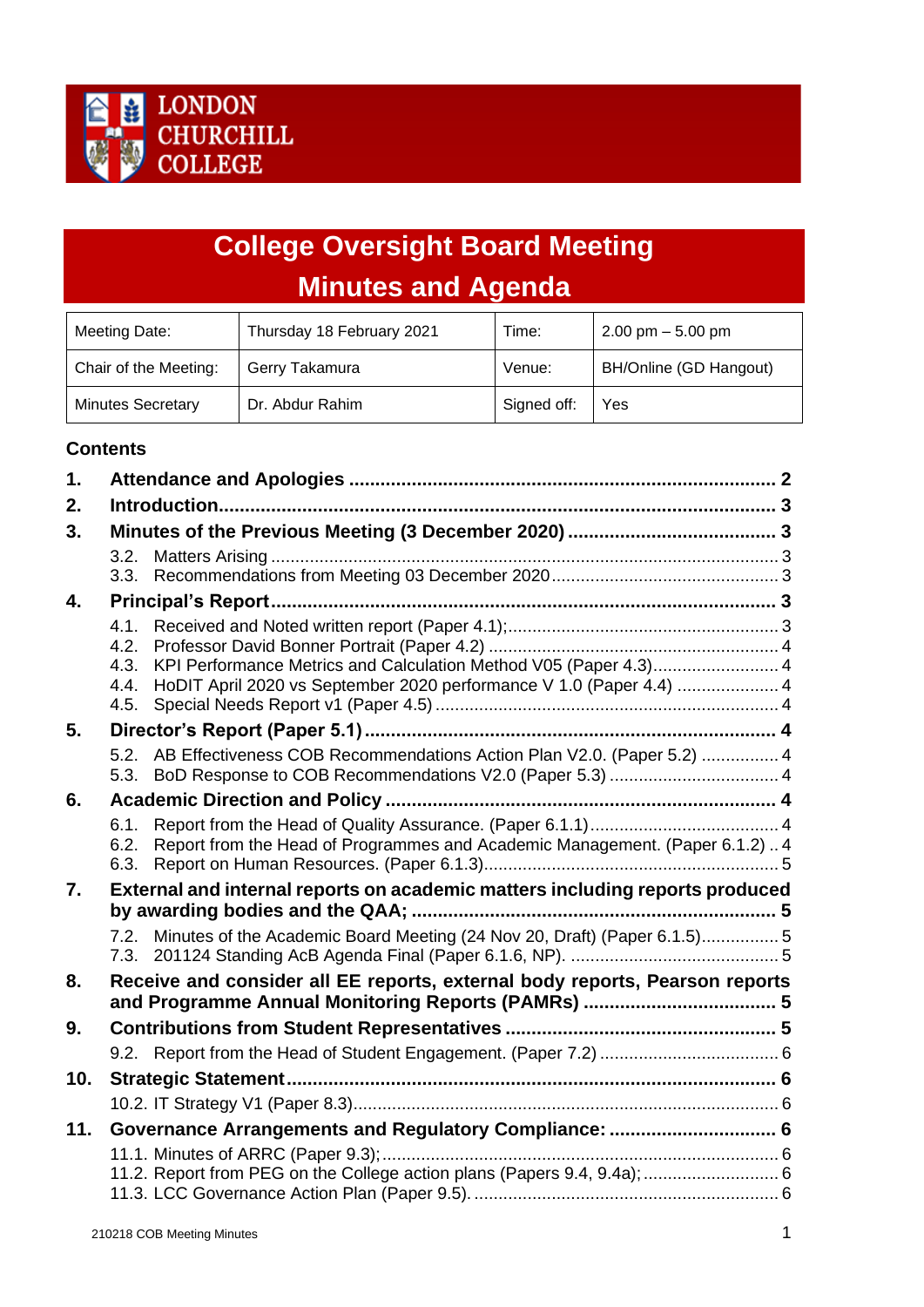

| 11.4. 210205 IT Disaster Recovery and Contingency Plan V1.0 Redacted (Confidential) |
|-------------------------------------------------------------------------------------|
|                                                                                     |
| 12.2. Academic Board Effectiveness Review Report and Action Plan (Paper 9.9)  6     |
|                                                                                     |
|                                                                                     |
|                                                                                     |

# <span id="page-1-0"></span>**1. Attendance and Apologies**

| Membership                     | Role title                                                                      |
|--------------------------------|---------------------------------------------------------------------------------|
| Gerry Takamura (GT)            | Non-Executive Member (Chair)                                                    |
| Graham Morrell (GM)            | Non-Executive Member (Vice Chair)                                               |
| Professor Stephen Hyde (SH)    | Non-Executive Member                                                            |
| June Dennis (JD)               | Non-Executive Member                                                            |
| Kaniz Fatemah (KF)             | <b>Student Representative</b>                                                   |
| Md Kabirul Hasan Babu (KB)     | <b>Student Representative</b>                                                   |
| In Attendance                  | <b>LCC Executives</b>                                                           |
| Dr. Nick Papé (NP)             | Principal                                                                       |
| Dr. Abdur Rahim (AR)           | Registrar                                                                       |
| MW Oli (MO)                    | Chair, Board of Directors                                                       |
| Nazim Uddin (NU)               | Company Secretary                                                               |
| <b>Apologies</b>               |                                                                                 |
| Neil Pearce (NP)               | Non-Executive Member                                                            |
| Professor Frank Haddleton (FH) | Non-Executive Member                                                            |
| Rahaman Hasan (RH)             | Head of Programmes and Academic Monitoring / Interim Head of Student Engagement |
| Maksim Alam (MA)               | Senior Quality Assurance Officer                                                |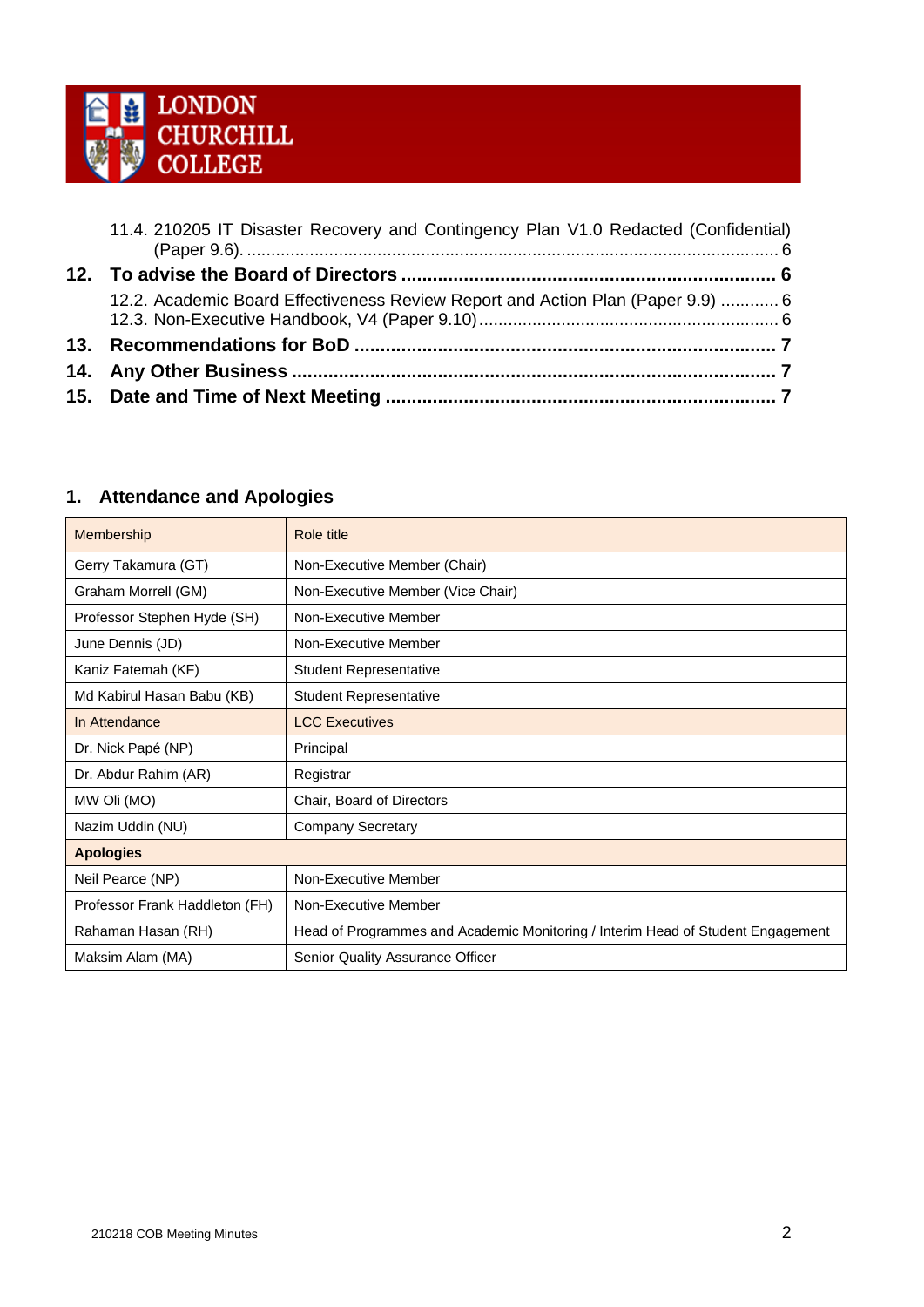

# <span id="page-2-0"></span>**2. Introduction**

- 2.1. GT chaired the meeting and thanked members for their attendance via online GD Hangout and agreed the Agenda with membership;
- 2.2. In responding to comments about student participation, NP confirmed the College recognises the importance of the partnership between the College and its students, which is echoed in the College's Learning and Teaching Strategy.

# <span id="page-2-1"></span>**3. Minutes of the Previous Meeting (3 December 2020)**

3.1. The Minutes were approved as an accurate record.

### <span id="page-2-2"></span>**3.2. Matters Arising**

3.2.1. There were no matters arising.

### **3.3. Recommendations from Meeting 03 December 2020**

<span id="page-2-3"></span>

| $\#$  | Recommendation                                                                                                             | Date Initiated | <b>Status</b> |
|-------|----------------------------------------------------------------------------------------------------------------------------|----------------|---------------|
| 3.2.  | Chair of COB and Principal to meet regarding recruitment of NEMs to COB                                                    | 03 Dec 2020    | Completed     |
| 3.3.  | Classify attendance into membership and observer attendance according to<br>their roles' definitions                       | 03 Dec 2020    | Completed     |
| 3.4.  | Principal to share all Special Needs reports                                                                               | 03 Dec 2020    | Completed     |
| 3.5.  | COB members receive HoDIT report as submitted to OfS                                                                       | 03 Dec 2020    | Completed     |
| 3.6.  | Definitions and criteria used in compiling student attendance and non-<br>attendance data to be submitted                  | 03 Dec 2020    | Completed     |
| 3.7.  | HoPAM internal response protocol to External reports is to highlight urgent<br>actions and these can be copied to the COB. | 03 Dec 2020    | Completed     |
| 3.8.  | Further linking of metrics and objectives in Strategic Statement                                                           | 03 Dec 2020    | Completed     |
| 3.9.  | Identify or highlight changes to documents to aid identification                                                           | 03 Dec 2020    | Completed     |
| 3.10. | BoD to provide clarity about potential overlap in ARRC and COB ToRs                                                        | 03 Dec 2020    | Completed     |
| 3.11. | Non-Executive Handbook is produced as a pdf only without hard copy                                                         | 03 Dec 2020    | Completed     |

# <span id="page-2-5"></span><span id="page-2-4"></span>**4. Principal's Report**

# **4.1. Received and Noted written report (Paper 4.1);**

- 4.1.1. GT commented that the report was comprehensive and covered a wide range of operational issues and data;
- 4.1.2. SH asked for an update on OfS registration application; NP confirmed the College has submitted all requested information, including the data which has been made available from HoDIT to all COB members; NU further confirmed the College is still anticipating a positive outcome from the OfS application;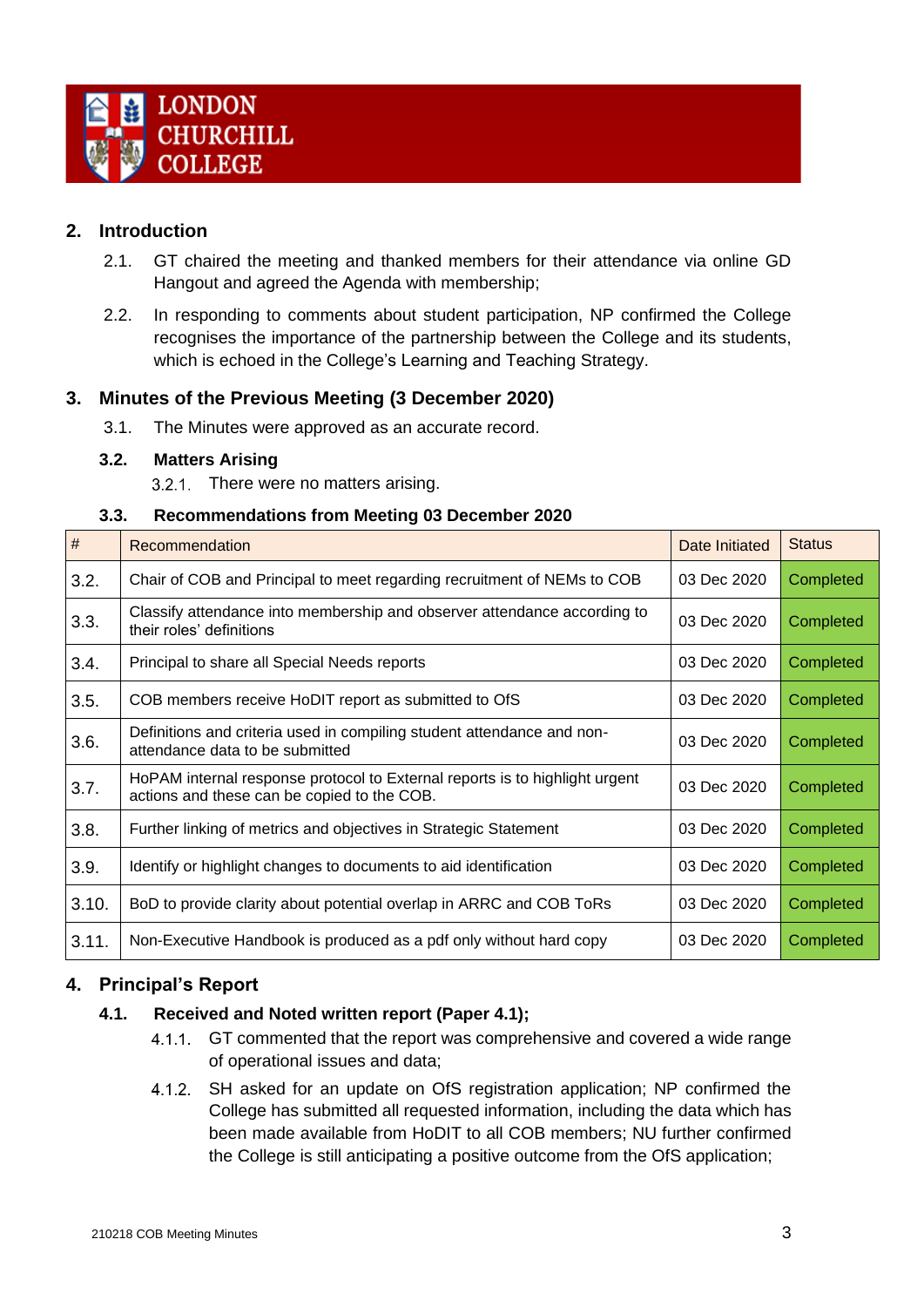

- 4.1.3. In response to queries from membership, NP confirmed the College is in discussions with HEIs regards developing new academic partnerships;
- $4.1.4$ GM commented on the student attendance. NP confirmed the attendance figure of 73% evidences and confirms the previous high gains in April 2020 terms;

### <span id="page-3-0"></span>**4.2. Professor David Bonner Portrait (Paper 4.2)**

The portrait of Professor David Bonner was presented to COB, which was  $4.2.1.$ approved. The portrait will be presented to David's widow in March 2021; we have published a memorial in David's memory on our website.

### <span id="page-3-1"></span>**4.3. KPI Performance Metrics and Calculation Method V05 (Paper 4.3)**

- In response to membership queries NP confirmed KPIs are established in  $4.3.1.$ accordance with the QA Quality Cycle and the calculation method will be submitted for approval by the Academic Board.
- SH enquired about the KPI calculation of total classes attended by all students  $4.3.2.$ and asked for clarification; this was provided. HoPAM to clarify the KPI calculation of students who attended 3 units out of 4 units.

#### <span id="page-3-2"></span>**4.4. HoDIT April 2020 vs September 2020 performance V 1.0 (Paper 4.4)**

4.4.1. Members noted the report.

#### <span id="page-3-3"></span>**4.5. Special Needs Report v1 (Paper 4.5)**

 $4.5.1.$ Membership received and noted Reasonable Adjustment and Special Needs Policy (RASNEP) has been written and implemented, which dealt with their request to be kept informed of how the College addresses the issue of students with special needs.

# <span id="page-3-4"></span>**5. Director's Report (Paper 5.1)**

5.1. Membership noted the College has recently agreed to formalise and structure BoD responses to COB, ARRC and AB recommendations, by use of a formal template. Discussion ensued and agreement this should enable improved communication;

#### <span id="page-3-5"></span>**5.2. AB Effectiveness COB Recommendations Action Plan V2.0. (Paper 5.2)**

5.2.1 Membership noted the COB list of recommendations has been completed.

#### <span id="page-3-6"></span>**5.3. BoD Response to COB Recommendations V2.0 (Paper 5.3)**

 $5.3.1.$ Membership noted many of the recommendations have been embedded into College practices.

# <span id="page-3-8"></span><span id="page-3-7"></span>**6. Academic Direction and Policy**

- **6.1. Report from the Head of Quality Assurance. (Paper 6.1.1)**
	- 6.1.1. Membership noted the report.
- <span id="page-3-9"></span>**6.2. Report from the Head of Programmes and Academic Management. (Paper 6.1.2)** 6.2.1. Membership noted the report.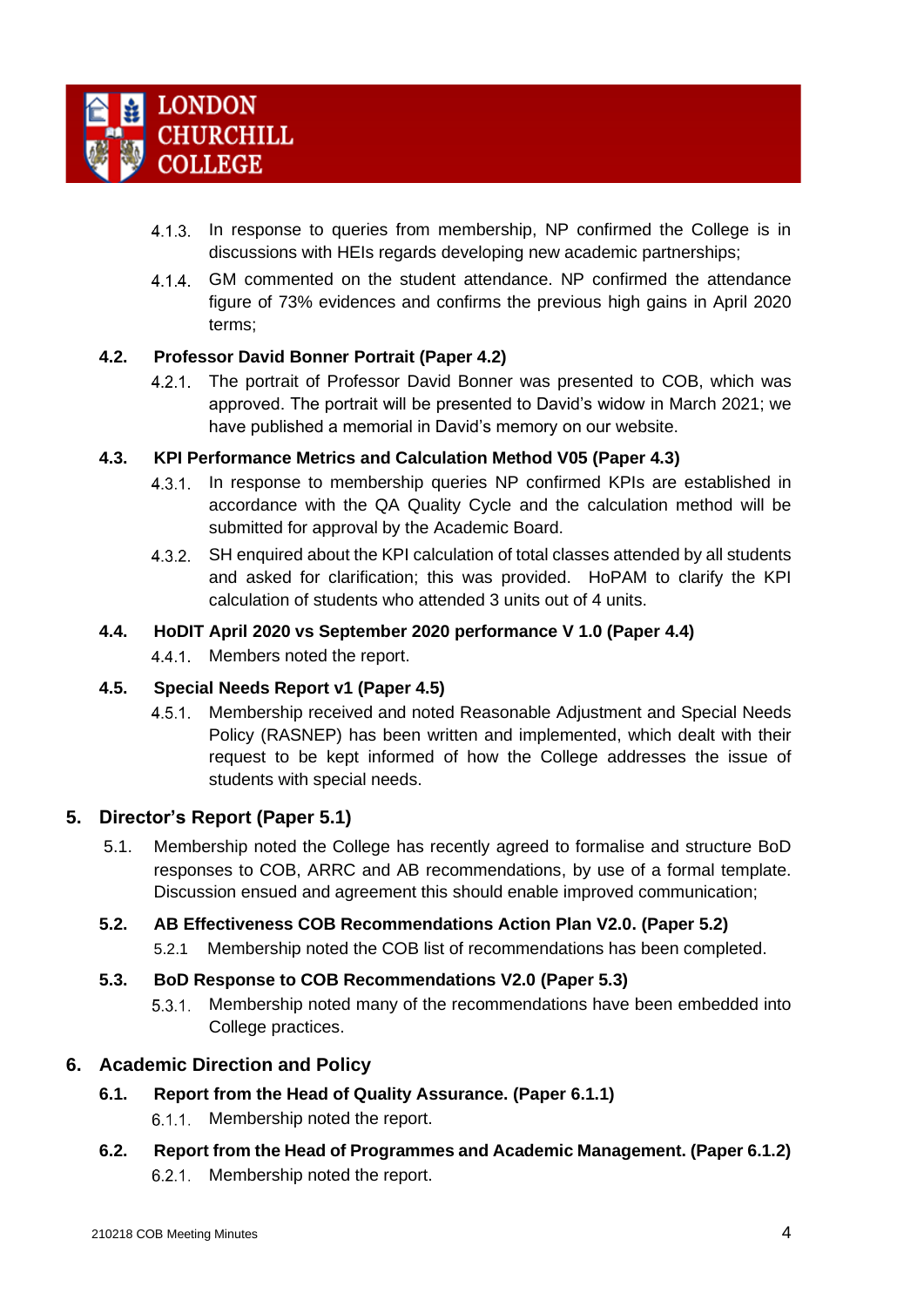

### <span id="page-4-0"></span>**6.3. Report on Human Resources. (Paper 6.1.3)** 6.3.1. Membership noted the report.

- <span id="page-4-2"></span><span id="page-4-1"></span>**7. External and internal reports on academic matters including reports produced by awarding bodies and the QAA;**
	- 7.1.1 No reports submitted.
	- **7.2. Minutes of the Academic Board Meeting (24 Nov 20, Draft) (Paper 6.1.5)**
		- Membership noted Minutes were waiting to be approved by the Academic  $7.2.1$ Board.
	- **7.3. 201124 Standing AcB Agenda Final (Paper 6.1.6, NP).**
		- $7.3.1.$ Membership noted the report.
- <span id="page-4-4"></span><span id="page-4-3"></span>**8. Receive and consider all EE reports, external body reports, Pearson reports and Programme Annual Monitoring Reports (PAMRs)**
	- 8.1. Membership noted no reports submitted; Secretary advised dates the reports will be available.

# <span id="page-4-5"></span>**9. Contributions from Student Representatives**

- 9.1. GT stated the effective use of the 'student voice' may be promoted and encouraged through a variety of college mechanisms. GT invited Student Representatives' feedback;
	- 9.1.1. KF reported students observed an improvement in the online teaching skills of the tutors, noting that tutors are accustomed to teaching in physical classrooms and have some experience of teaching online prior to this pandemic. Students believe that occasional peer‐to‐peer discussion on tools and techniques for online education will give added benefit to tutors. Students are regularly attending the online classes and participating in quizzes. KF noted that individual student ID email was provided by LCC with instructions during January term, this has helped students to have a better communication with Academic and Admin Team.
	- 9.1.2. KB reported that students prefer the online study method and the cohort WhatsApp's groups established by the College help students support each other. Although no social activities planned at present due to Covid-19, all students are aware the College's future plans will include such. Students have excellent communication with the College staff. However, he did ask that tutors should provide additional flexibility to students attending their online courses as many homes have a limited number of digital devices and more people need to use them simultaneously. This new form of digital divide has to be considered and the social impact of online education needs to be studied carefully. KB proposed that a video link could be considered by the Academic Team, to show better 'how-to' issues such as "changing password", rather than dealing with those issues one-to-one with individual student. This would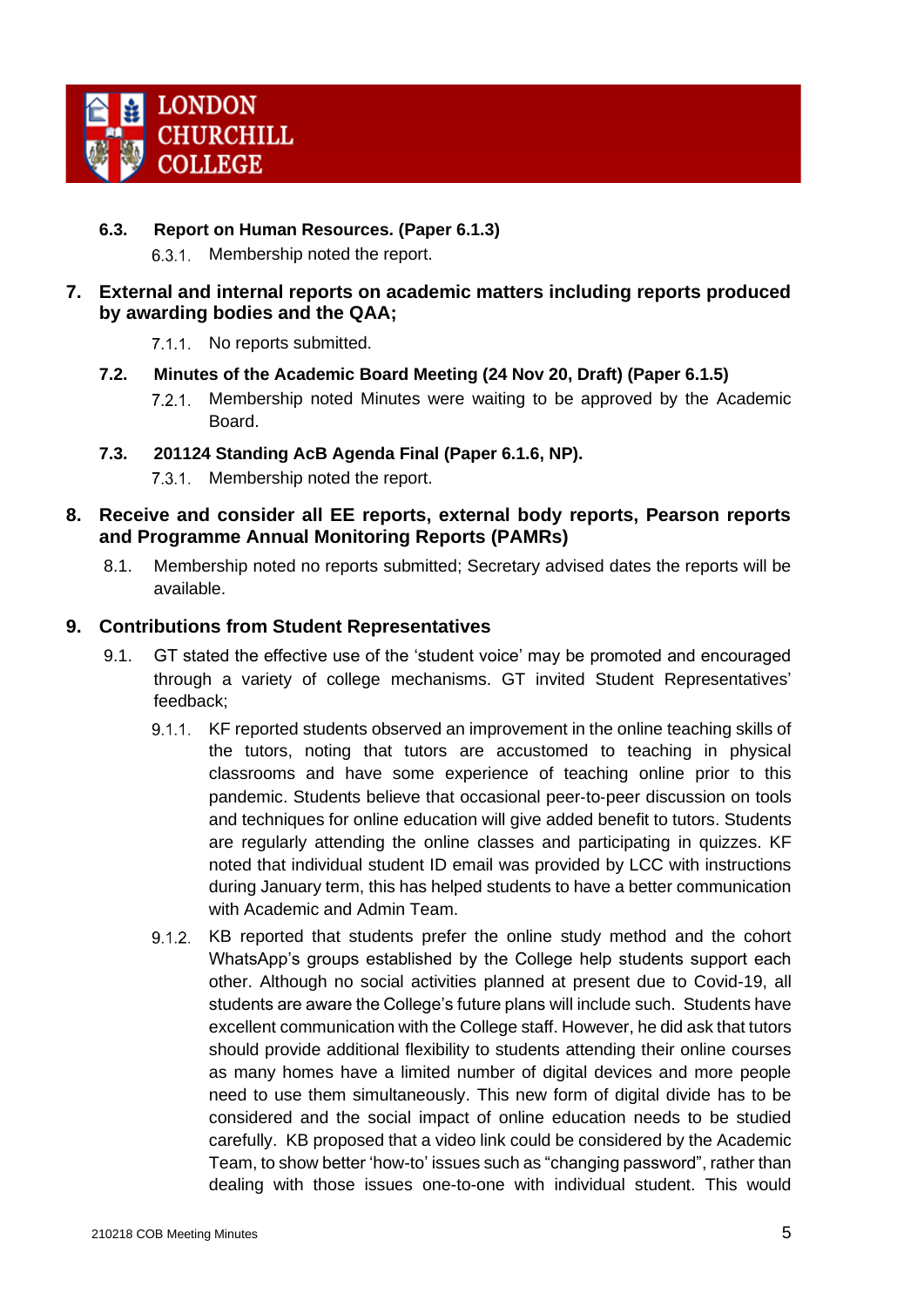

therefore allow more free time for teachers to deal with online delivery. KB informed that staff contact list needs to be more easily accessible, sometimes difficult to find people or who they need to contact to deal with a specific issue.

### <span id="page-5-0"></span>**9.2. Report from the Head of Student Engagement. (Paper 7.2)**

- 9.2.1. Membership noted the report, in particular the College is providing high levels of student engagement;
- 9.2.2. GT commented on the positive experience of the Graduation Ceremony in the past reported to her by students;

### <span id="page-5-1"></span>**10. Strategic Statement**

10.1. NP responded to queries regarding implementation of the Strategic Statement, in particular further linking of metrics and objectives has been reviewed.

#### <span id="page-5-2"></span>**10.2. IT Strategy V1 (Paper 8.3)**

10.2.1. Membership noted the report and recommended the inclusion of milestones. Membership had a discussion over the duration of the plan considering the speed at which IT changes and suggested reducing it to 3 years.

### <span id="page-5-4"></span><span id="page-5-3"></span>**11. Governance Arrangements and Regulatory Compliance:**

#### **11.1. Minutes of ARRC (Paper 9.3);**

- 11.1.1. GT confirmed Peter Bathmaker has been appointed Chair for the next three years;
- 11.1.2. The meeting had some discussion regarding the role and function of the ARRC considering the issues flagged by the COB and have asked the BoD for further clarity about potential overlap, noting this is addressed in various action plans.

#### <span id="page-5-5"></span>**11.2. Report from PEG on the College action plans (Papers 9.4, 9.4a);**

11.2.1. In response to membership queries, NU confirmed that the Academic Board ToR had been updated, in consultation with Chair and External Members of the AB.

#### <span id="page-5-6"></span>**11.3. LCC Governance Action Plan (Paper 9.5).**

11.3.1. Membership noted the action plan.

<span id="page-5-7"></span>**11.4. 210205 IT Disaster Recovery and Contingency Plan V1.0 Redacted (Confidential) (Paper 9.6).**

11.4.1. Membership noted the plan.

#### <span id="page-5-8"></span>**12. To advise the Board of Directors**

12.1.1. See recommendations below

<span id="page-5-9"></span>**12.2. Academic Board Effectiveness Review Report and Action Plan (Paper 9.9)**  12.2.1. Membership noted the report and action plan.

#### <span id="page-5-10"></span>**12.3. Non-Executive Handbook, V4 (Paper 9.10)**